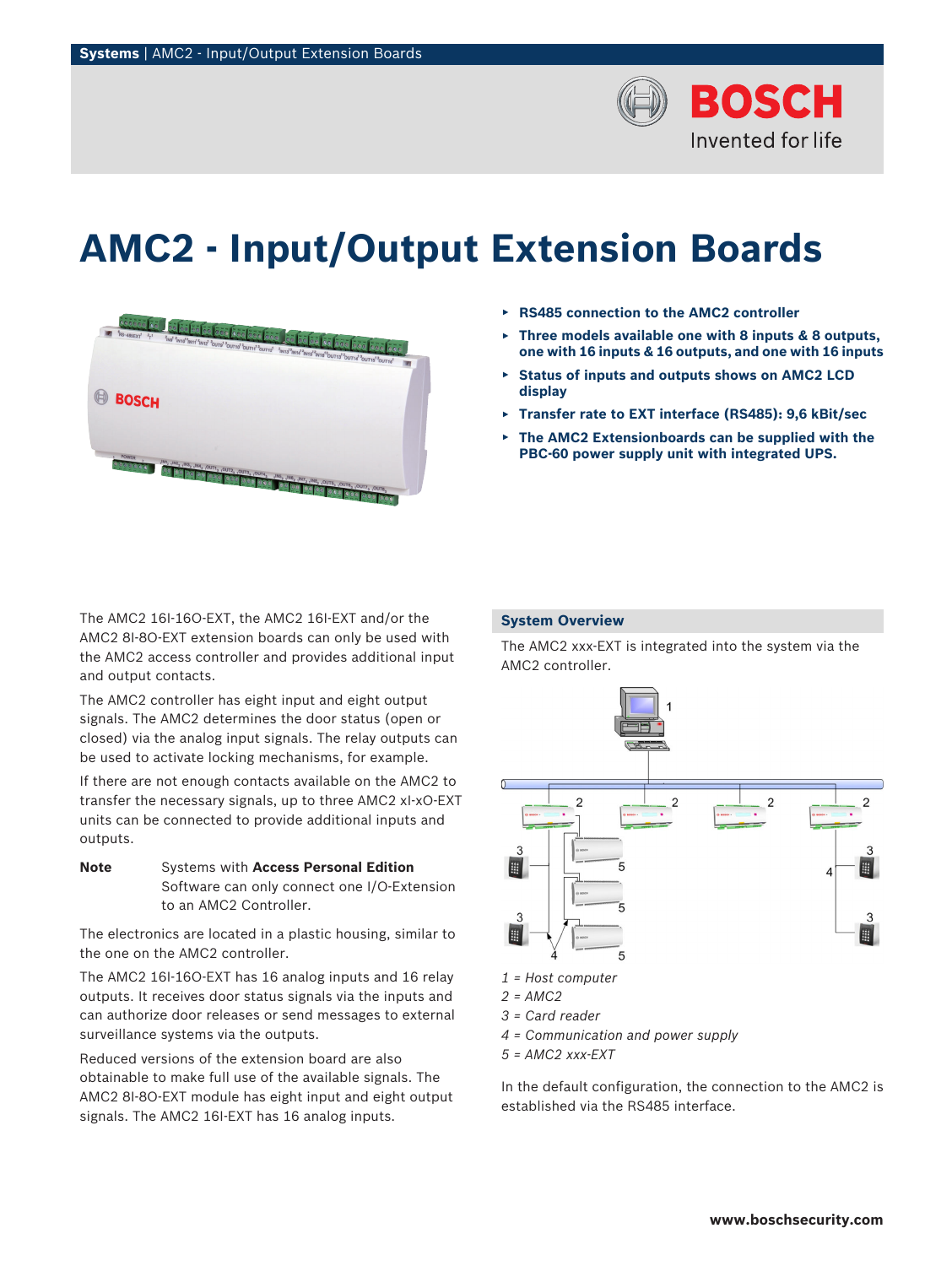

#### **Installation/Configuration Notes**

Up to three extension boards can be connected to one AMC2 controller; this provides a maximum of 56 input and output signals for configuration with the AMC2 signals.

For a system configuration the AMC2 16I-16O-EXT, AMC2 16I-EXT, and AMC2 8I-8O-EXT can also be used in combination, e.g. two AMC2 16I-16O-EXTs and one AMC2 8I-8O-EXT – but the maximum number of modules that can be connected is also restricted to three per AMC2 controller.

**Note** Systems with **Access Personal Edition** Software can only connect one I/O-Extension to an AMC2 Controller.

An AMC2 16I-16O-EXT can only provide signals for the entrances of the AMC2 controller to which it is connected. It is not possible to transmit to another AMC2.

#### **Configuration examples:**



*Solid lines: Power supply Dotted lines: Data lines*

- 1. AMC2 with power supply.
- 2. Power and data are supplied to the AMC2 xxx-EXT via the AMC2.
- 3. The AMC2 xxx-EXT with its own power supply receives data from the AMC2.
- 4. The first AMC2 xxx-EXT is supplied by the AMC2 the second has its own power supply and a connection to the third. All AMC2 xxx-EXTs receive their data from the AMC2.

# **Power supply**

An external power supply (10 to 30 V DC) for the AMC2 is connected to the first (positive) and third pin (negative).

When using an uninterruptible power supply (UPS), the relevant UPS output relay is connected to the pins

- 4 and 7 for alternating current (AC)
- 5 and 7 for the battery
- 6 and 7 for direct current (DC)

Otherwise, these pins will short-circuit.

#### **Voltage equalization - grounding**

- Different grounds can be balanced via jumpers with protective ground.
- A line (shielding, potential equalization) with protective ground must only be connected in one place.
- For further instructions, please see the operating manual.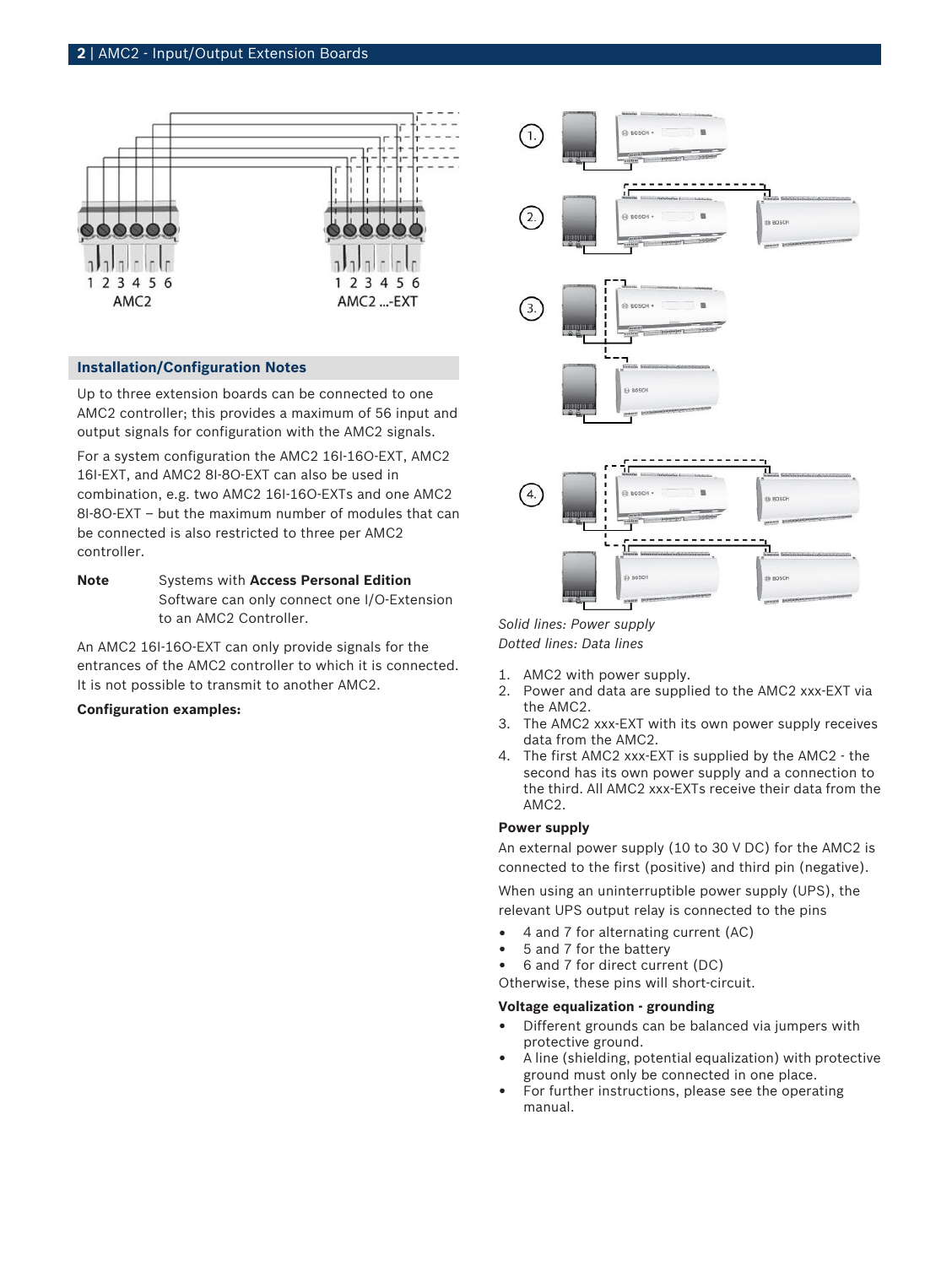#### **Contacts**

# **Inputs**

The analog inputs can be used as digital or analog contacts. For analog use, resistance values can be specified to check for cable breaks and short-circuits.

#### **Relay outputs**

The relay outputs offer the following functions:

- The outputs can operate with potential free contacts for external power supply (dry mode).
- The outputs can operate using the internal voltage of power supply (wet mode).
- Only ohm resistive loads can be connected to the relay.
- Inductive loads must be bypassed via recovery diodes. These diodes (IN4004) are enclosed.

# **General instructions**

- All access equipment should be mounted within a "secured area".
- Detailed connection conditions are specified in the operating manual!
- After purchase, primary AC power must be carried out by a licensed electrician.

# **Technical Specifications**

| <b>Hardware</b>     | 16 or 8 or null relay outputs - with ohm load:<br>- max. switching voltage: 30 V DC<br>- max. switching current: 1,25 A |
|---------------------|-------------------------------------------------------------------------------------------------------------------------|
|                     | 16 or 8 analog inputs                                                                                                   |
|                     | Tamper switch                                                                                                           |
| Temperature         | 0°C to +45°C (32°F to $113$ °F)                                                                                         |
| Power supply        | - 10 or 30 V DC, max. 60 VA<br>Available for external devices: 55 VA<br>- or via the AMC2                               |
| Protection<br>class | IP 30                                                                                                                   |
| Housing             | Base: PPO (UL 94 V-0)<br>Upper: Polycarbonate (UL 94 V-0)                                                               |
| Color               | White                                                                                                                   |
| Dimensions          | WxHxD: 232 x 90 x 46 mm (9.13 x 3.54 x 1.81 in.)                                                                        |
| Weight              | Approx. 0.4 kg (0.88 lb)                                                                                                |
| Type                | Rail mounting                                                                                                           |

# **Ordering Information**

#### **AMC2 8I-8O-EXT**

8 input/output extension board, up to three per AMC, can be combined with the AMC2 16I-EXT and the AMC2 16I-16O-EXT

### **AMC2 16I-16O-EXT**

16 input/output extension board, up to three per AMC, can be combined with the AMC2 16I-EXT and the AMC2 8I-8O-EXT

#### **AMC2 16I-EXT**

16 input extension board, up to three per AMC, can be combined with the AMC2 16I-16O-EXT and the AMC2 8I-8O-EXT

**API-AMC2-8IOE**

#### **API-AMC2-16IOE**

#### **API-AMC2-16IE**